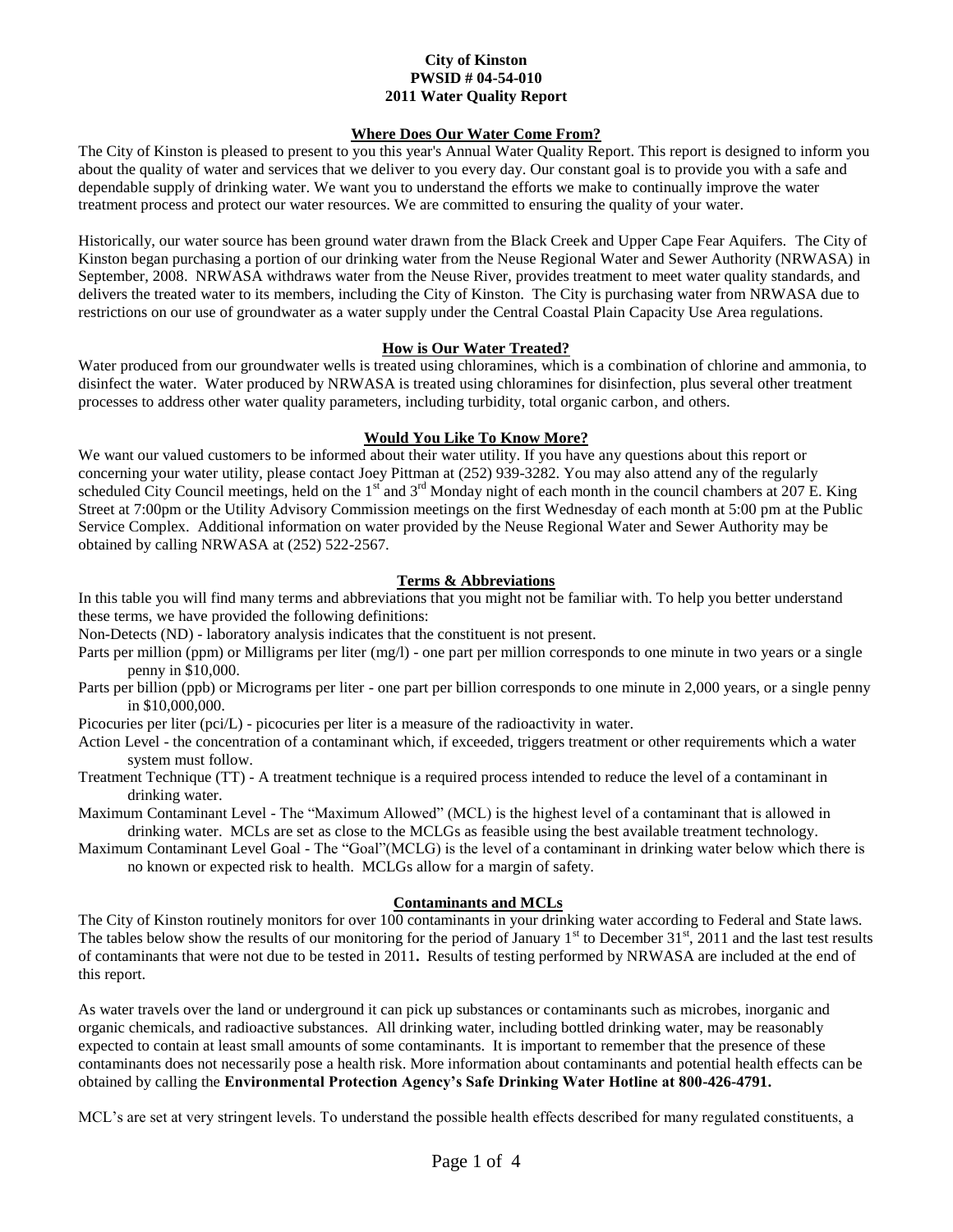person would have to drink 2 liters of water every day at the MCL level for a lifetime to have a one-in-a-million chance of having the described health effect. In order to ensure that tap water is safe to drink, EPA prescribes regulations which limit the amount of certain contaminants in water provided by public water systems. FDA regulations establish limits for contaminants in bottled water which must provide the same protection for public health**.**

| ANNUAL WATER QUALITY TEST RESULTS                           |   |  |                                |                      |                   |    |             |                     |                                                                                |                               |                                                                                                                                                                     |  |
|-------------------------------------------------------------|---|--|--------------------------------|----------------------|-------------------|----|-------------|---------------------|--------------------------------------------------------------------------------|-------------------------------|---------------------------------------------------------------------------------------------------------------------------------------------------------------------|--|
| Contaminant<br>Violation<br>Y/N                             |   |  | Level<br>Detected              | Unit<br>Measurement  |                   |    | <b>MCLG</b> |                     | <b>MCL</b>                                                                     |                               | Likely Source of Contamination                                                                                                                                      |  |
| <b>Microbiological Contaminants</b>                         |   |  |                                | 2010                 |                   |    |             |                     |                                                                                |                               |                                                                                                                                                                     |  |
| Total<br>Coliform<br>Bacteria                               | N |  | $\theta$                       | Present or<br>Absent |                   |    | $\Omega$    |                     | presence of<br>coliform bacteria<br>in $5%$ of<br>monthly samples              |                               | Coliforms are bacteria that are naturally<br>present in the environment and are used as<br>an indicator that other, potentially<br>harmful bacteria may be present. |  |
| Contaminant (units)                                         |   |  | <b>MCL</b><br>Violation<br>Y/N | Your<br>Water        | Range<br>Low High |    |             | <b>MCLG</b>         | <b>MCL</b>                                                                     | Likely Source of Contaminants |                                                                                                                                                                     |  |
| <b>Inorganic Contaminants</b>                               |   |  | February, 2009                 |                      |                   |    |             |                     |                                                                                |                               |                                                                                                                                                                     |  |
| Fluoride (ppm)                                              |   |  | N                              | 0.20                 | <b>ND</b><br>0.20 |    |             | $\overline{4}$<br>4 |                                                                                |                               | Erosion of natural deposits; water additive<br>to help promote strong teeth; discharge<br>from fertilizer and aluminum factories                                    |  |
| <b>Volatile Organic Contaminants</b>                        |   |  |                                | October 2010         |                   |    |             |                     |                                                                                |                               |                                                                                                                                                                     |  |
| Xylene (ppm)                                                |   |  | N                              | .0025                | ND 0.0025         |    |             | 10                  | 10<br>Discharge from petroleum factories;<br>discharge from chemical factories |                               |                                                                                                                                                                     |  |
| October 2011<br><b>Disinfection By-Product Contaminants</b> |   |  |                                |                      |                   |    |             |                     |                                                                                |                               |                                                                                                                                                                     |  |
| TTHM (ppb)<br>[Total Trihalomethanes]                       |   |  | N                              | 22                   | $\theta$          | 52 |             | N/A                 | 80                                                                             |                               | By-product of drinking water chlorination                                                                                                                           |  |
| $HAA5$ (ppb)<br>[Total Haloacetic Acids]                    |   |  | N                              | 14                   | $\theta$          | 38 |             | N/A                 | 60                                                                             |                               | By-product of drinking water chlorination                                                                                                                           |  |
| <b>Asbestos Contaminant</b>                                 |   |  |                                |                      |                   |    |             |                     |                                                                                |                               |                                                                                                                                                                     |  |

| Asbestos Contaminant           |                |                                |                      |             |         |                                                                      |  |  |  |  |
|--------------------------------|----------------|--------------------------------|----------------------|-------------|---------|----------------------------------------------------------------------|--|--|--|--|
| Contaminant (Units)            | Sample<br>Date | <b>MCL</b><br>Violation<br>Y/N | Range<br>High<br>Low | <b>MCLG</b> | МC<br>ப | Likely Source of Contamination                                       |  |  |  |  |
| <b>Total Asbestos</b><br>(MFL) | $07 - 20 - 05$ | N                              | $ND - .17$           |             |         | Decay of asbestos cement water mains;<br>erosion of natural deposits |  |  |  |  |

| <b>Lead and Copper Contaminants</b>                        |                |            |                                       |             |          |                                                                                                               |  |  |  |
|------------------------------------------------------------|----------------|------------|---------------------------------------|-------------|----------|---------------------------------------------------------------------------------------------------------------|--|--|--|
| Contaminant<br>(units)                                     | Sample<br>Date | Your Water | $#$ of sites<br>found above<br>the AL | <b>MCLG</b> | MCL      | Likely Source of Contamination                                                                                |  |  |  |
| Copper (ppm)<br>$(90^{\text{th}})$ percentile )            | $11-6-09$      | .149       | $\mathbf{0}$                          | 1.3         | $AL=1.3$ | Corrosion of household plumbing systems<br>; erosion of natural deposits; leaching from<br>wood preservatives |  |  |  |
| Lead $(ppb)$<br>$\frac{1}{2}$ 90 <sup>th</sup> percentile) | $11 - 6 - 09$  | N/D        | $\overline{c}$                        | $\Omega$    | $AL=15$  | Corrosion of household plumbing systems,<br>erosion of natural deposits                                       |  |  |  |

If present, elevated levels of lead can cause serious health problems, especially for pregnant women and young children. Lead in drinking water is primarily from materials and components associated with service lines and home plumbing. The City of Kinston is responsible for providing high quality drinking water, but cannot control the variety of materials used in plumbing components. When your water has been sitting for several hours, you can minimize the potential for lead exposure by flushing your tap for 30 seconds to 2 minutes before using water for drinking or cooking. If you are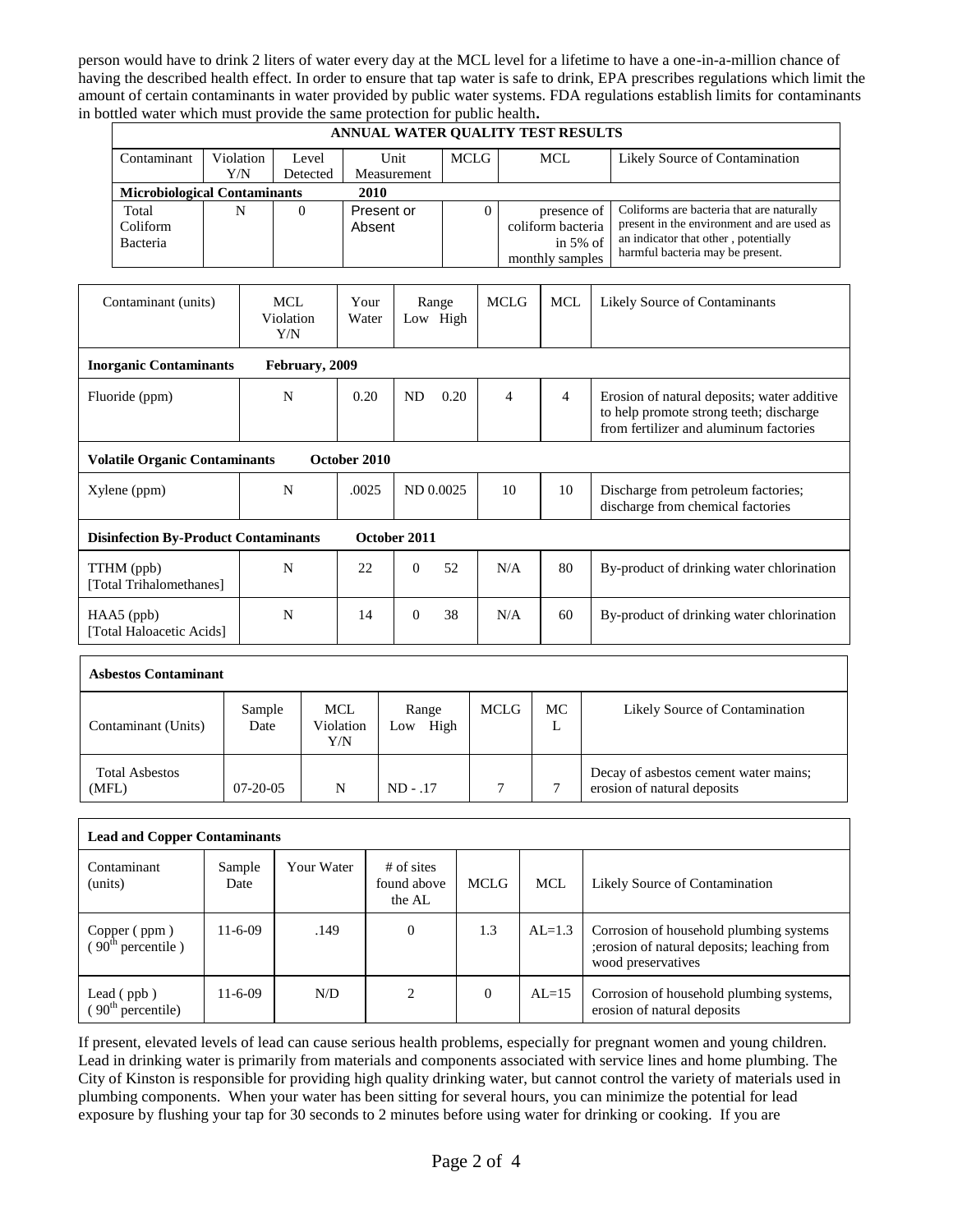concerned about lead in your water, you may wish to have your water tested. Information on lead in drinking water, testing methods, and steps you can take to minimize exposure is available from the Safe Drinking Water Hotline or at <http://www.epa.gov/safewater/lead.>

The following table lists the monitoring results of unregulated contaminants. The purpose of unregulated contaminant monitoring is to assist EPA in determining the occurrence of unregulated contaminants in drinking water and whether future regulation is warranted. If you would like more information on unregulated chemicals you may call the Safe Drinking Water Hotline (800-426-4791).

As you can see by the tables, all of the contaminants tested were within allowable limits. We're proud that your drinking water meets or exceeds all state and federal requirements. We have learned through our monitoring and testing that some constituents have been detected. The EPA has determined that your water is safe at these levels.

### **Special Health Concerns**

Some people may be more vulnerable to contaminants in drinking water than the general population. Immunocompromised persons such as persons with cancer undergoing chemotherapy, persons who have undergone organ transplants, people with HIV/AIDS or other immune system disorders, some elderly, and infants can be particularly at risk from infections. These people should seek advice about drinking water from their healthcare providers. EPA/CDC guidelines on appropriate means to lessen the risk of infection by cryptosporidium and other microbiologicals are available from the Safe Drinking Water Hotline **(800-426-4791)**.

#### **Source Water Assessment Program ( SWAP Results)**

The North Carolina Department of Environment and Natural Resources (DENR), Public Water Supply (PWS) Section, Source Water Assessment Program (SWAP) conducted assessments for all drinking water sources across North Carolina. The purpose of the assessment was to determine the susceptibility of each drinking water source (well or surface water intake) to Potential Contaminant Sources (PCSs). The results of the assessment are available in SWAP Assessment Reports that include maps, background information and a relative susceptibility rating of Higher, Moderate or Lower. The relative susceptibility rating of each source for the **CITY OF KINSTON** was determined by combining the contaminant rating ( number and location of PCSs within the assessment area) and the inherent vulnerability rating ( i.c., characteristics or existing conditions of the well or watershed and its delineated assessment area.) The assessment findings are summarized in the table below.

#### **Susceptibility of Water Sources to Potential Contaminant Sources (PCSs)**

The complete SWAP Assessment Report for the CITY OF KINSTON may be viewed on the web at : <http://www.deh.enr.state.nc.us/pws/swap>To obtain a printed copy of this report, please mail a written request to : Source Water Assessment Program - Report Request, 1634 Mail Service Center, Raleigh NC 27699-1634, or email request to swap @ ncmail.net. Please give your system name, PWSID, and provide your name, mailing address and phone number. If you have any questions about the SWAP report please contact the Source Water Assessment staff by phone at 919-715- 2633. It is important to understand that a susceptibility rating of " higher " does not imply poor water quality, only the systems potential to become contaminated by PCSs in the assessment area.

| <b>Water Source Name</b>       | <b>Susceptibility Rating</b> |
|--------------------------------|------------------------------|
| Wells 1,3,4,6,7,9-11,14,17,19  | Moderate                     |
| Wells 5,8,12,13,15,18,20,21,16 | Lower                        |

**Conclusion**  Please call our office if you have questions: Telephone # **(252) 939-3282** Contact person - Joey Pittman

Thank you for allowing us to continue providing your family with clean, quality water this year. In order to maintain a safe and dependable water supply we sometimes need to make improvements that will benefit all of our customers. These improvements are sometimes reflected as rate structure adjustments. Thank you for understanding.

We ask that all our customers help us protect our water resources, which are the heart of our community, our way of life and our children's future.